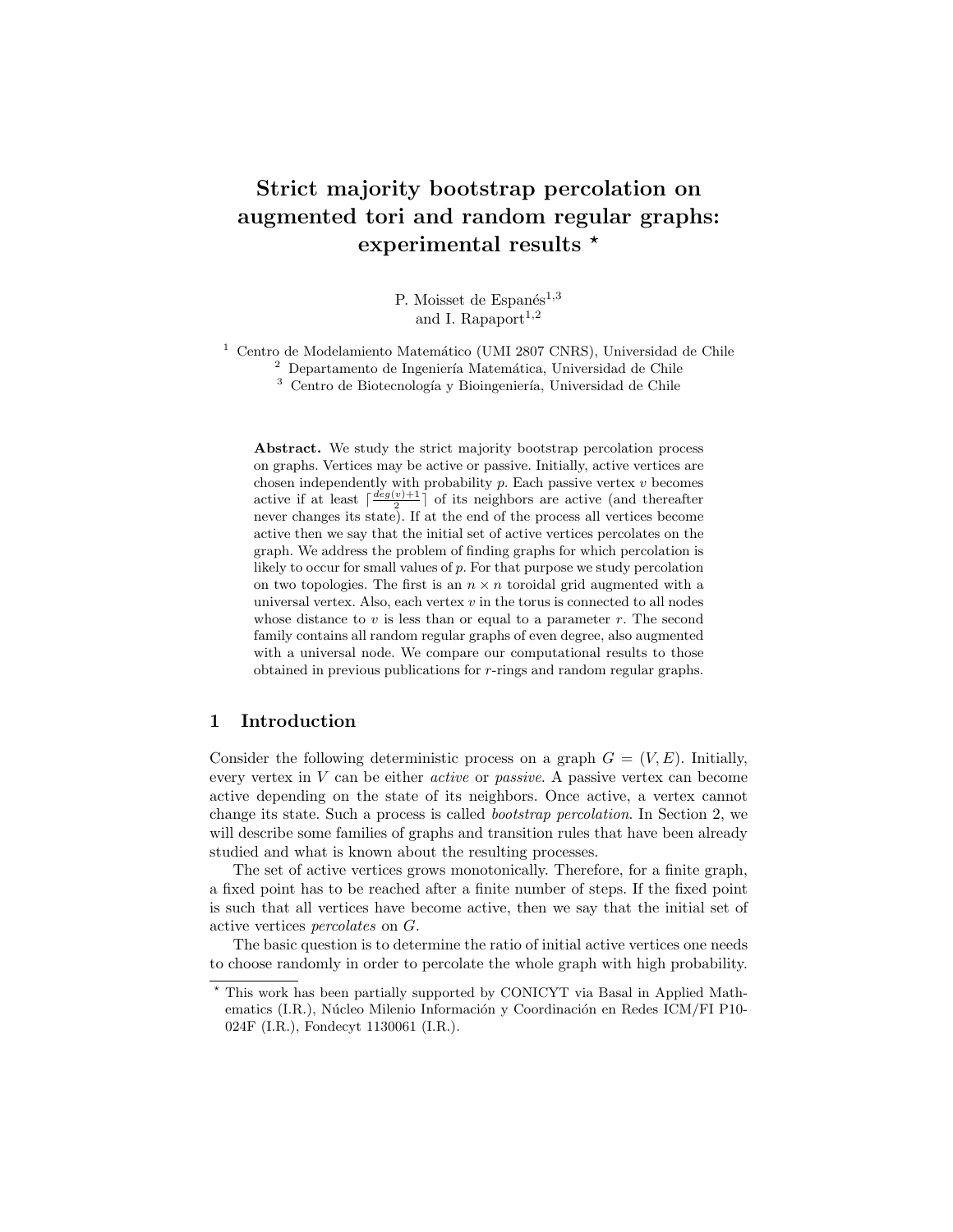More precisely, suppose that the elements of the initial set of active vertices  $A \subseteq V$  are chosen independently with probability p. The problem consists in finding values of p for which percolation of A is likely to occur. The least p for which percolation will happen with probability greater than or equal to  $1/2$  will be called the critical probability.

In the *(simple)* majority bootstrap percolation [1], each passive vertex  $v$  becomes active if at least  $\lceil \frac{deg(v)}{2} \rceil$  $\frac{g(v)}{2}$  of its neighbors are active, where  $deg(v)$  denotes the degree of node v in  $\tilde{G}$ . In the present paper we study the *strict majority* bootstrap percolation process. In this case, each passive node  $v$  becomes active if it has strictly more active than passive neighbors. More precisely, it will change if at least  $\lceil \frac{deg(v)+1}{2} \rceil$  $\frac{v+1}{2}$  of its neighbors are active. Note that if  $deg(v)$  is odd, the rules for the strict and simple majority bootstrap percolation process coincide. Our decision to use strict majority, as opposed to the simple version, is related to our augmentation of a graph with a universal vertex, i.e one that is connected to every other vertex in the graph. Intuitively, the simple majority percolation process in the augmented graph is somehow equivalent to the strong majority process in the original one.

A natural question to ask about the strict majority bootstrap percolation process is what graphs result in the critical probability being small. This problem, which motivates the present work, has not been addressed yet. Nevertheless, it is possible to conclude, from a paper of Balogh and Pittel [2], that the critical probability of the strict majority bootstrap percolation for random 7-regular graphs is 0.269.

Here we test empirically two different families of graphs. The first class is the set of augmented 2D-tori. The other family is the set of augmented random k-regular graphs. The results of the numerical experiments, in Section 3, show that for the augmented 2D-torus, the estimated critical probability (call it  $p_c$ ) is about 0.185. For the augmented random d-regular graph, we obtain unexpectedly high values for  $p_c$ . For "small" values of d, that is  $d \le 16$ , we obtain  $p_c > 0.33$ . This is surprising (especially when  $d = 4$ ) because the relatively high girth of the graphs and a simple characterization of the vertices that will remain passive suggests that the value for  $p_c$  should be small.

# 2 Related and previous work

A common activation rule in literature is as follows: A passive vertex changes to the active state if at least  $k$  of its neighbors are already active. The resulting process is known as k-neighbor bootstrap percolation, and was proposed by Chalupa et al [3]. Since its introduction this percolation process has mainly been studied in the *d*-dimensional grid  $[n]^d = \{1, \ldots, n\}^d$  [4-7]. The precise definition of critical probability that has been used is the following:

$$
p_c([n]^d, k) = \inf \{ p \in [0, 1] : \mathbb{P} (A \text{ percolates on } [n]^d) \ge 1/2 \}. \tag{1}
$$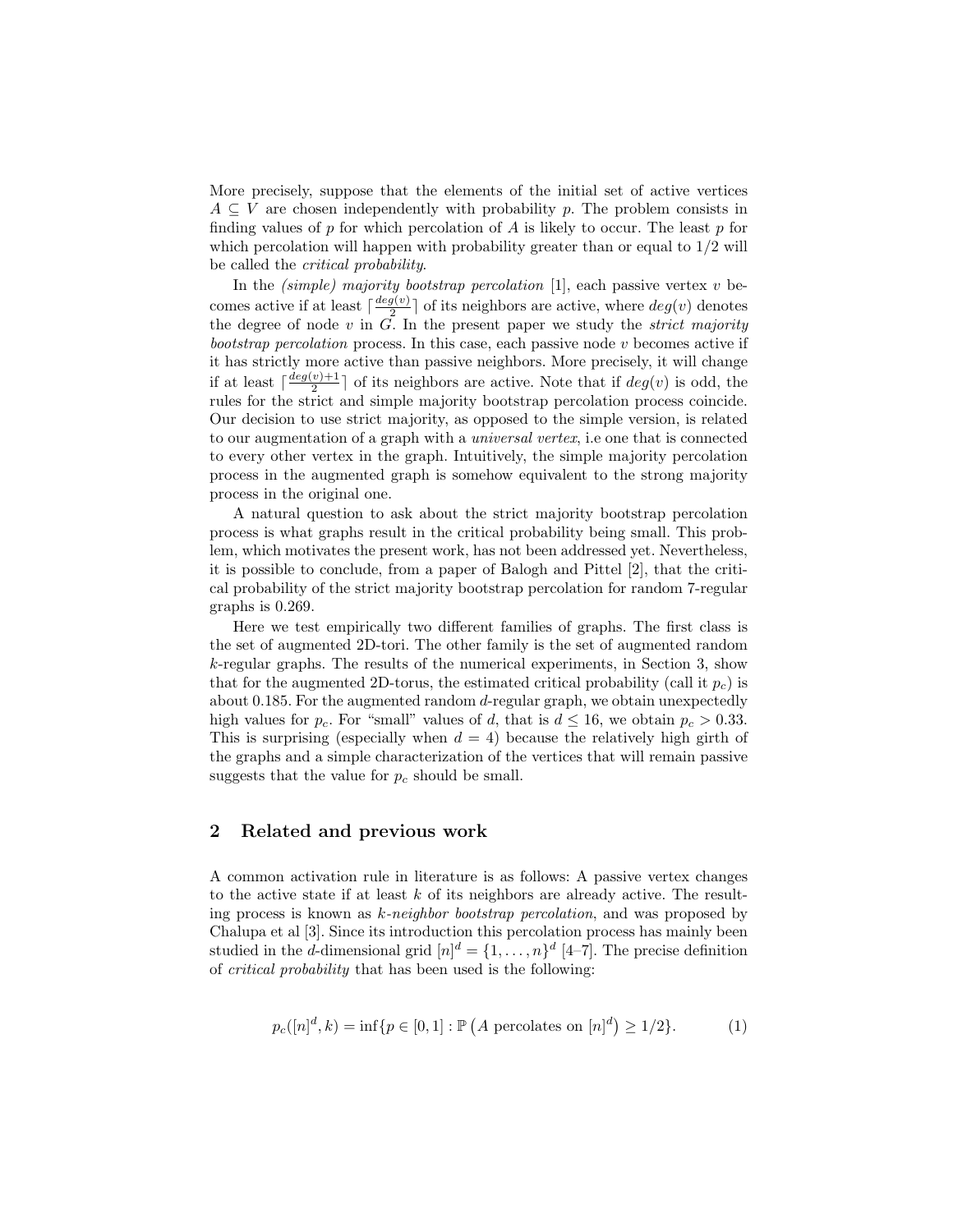The result of [9] is the culmination of many efforts aiming to obtain a sharp threshold for  $p_c([n]^d, k)$ . The result states that for every  $d \geq k \geq 2$ :

$$
p_c([n]^d, k) = \left(\frac{\lambda(d, k) + o(1)}{\log_{(k-1)} n}\right)^{d-k+1}
$$

,

where  $\lambda(d, k) < \infty$  for every  $d \geq k \geq 2$ . Bootstrap percolation has also been studied on other graphs such as high dimensional tori [1, 10–13], infinite trees [14– 16] and random regular graphs [2, 17].

In [18] the authors gave explicit constructions of two (families of) graphs for which the critical probability is also small (but higher than 0.269). The idea behind these constructions is the following. Consider a regular graph of even degree G. Let  $G * u$  denote the graph G augmented with a single universal vertex u. The strict majority bootstrap percolation dynamics on  $G * u$  has two phases. In the *first phase*, assuming that vertex  $u$  is not initially active, the dynamics restricted to G corresponds to the strict majority bootstrap percolation. If more than half of the vertices of  $G$  become active, then the universal vertex  $u$  also becomes active, and the second phase begins. In this new phase, the dynamics restricted to G follows the simple majority bootstrap percolation (and full activation becomes much more likely to occur). This justifies our interest in the strict majority activation rule.

The two augmented graphs studied in [18] were the *wheel*  $W_n = u * R_n$  and the toroidal grid plus a universal vertex  $TW_n = u * R_n^2$  (where  $R_n$  is the ring on *n* vertices and  $R_n^2$  is the toroidal grid on  $n^2$  vertices). For a family of graphs  $\mathcal{G} = (G_n)_n$ , the following parameter was defined (A again denotes the initial set of active nodes, however now the dynamics is driven by the strict majority bootstrap percolation process):

$$
p_c^+(\mathcal{G}) = \inf \left\{ p \in [0, 1] : \liminf_{n \to \infty} \mathbb{P}\left(A \text{ percolates on } G_n\right) = 1 \right\}.
$$
 (2)

Note that in the last definition the limit of the probability has to be equal to 1. This seems to be in conflict with the definition in Equation 1, in which we demand the probability of percolation to be greater than  $1/2$ . There is no contradiction, though. Considering  $\liminf_{n\to\infty} \mathbb{P}(A)$  percolates on  $G_n$ ) as function of p, it is easy to prove that its value will transition from 0 to 1 at  $p_c^+(\mathcal{G})$ , i.e. it is a step function. Thus, the definition in equation 2 could be rewritten demanding the limit to be greater than 1/2.

Now consider the families  $W = (W_n)_n$  and  $\mathcal{TW} = (TW_n)_n$ . It was proved in [18] that  $p_c^+(\mathcal{W}) = 0.4030...$ , where 0.4030... is the unique root in the interval [0, 1] of the equation  $x + x^2 - x^3 = \frac{1}{2}$ . For the toroidal case it was shown that  $0.35 \le p_c^+(\mathcal{TW}) \le 0.372.$ 

Computing the critical probability of the (one-dimensional) wheel is a trivial task. Nevertheless, if we increase the radius of the vertices from 1 to any other constant, then the situation becomes much more complicated. More precisely, let  $R_n(r)$  be the ring where every vertex is connected to its r closest vertices to the left and to its r closest vertices to the right. Obviously,  $R_n = R_n(1)$ .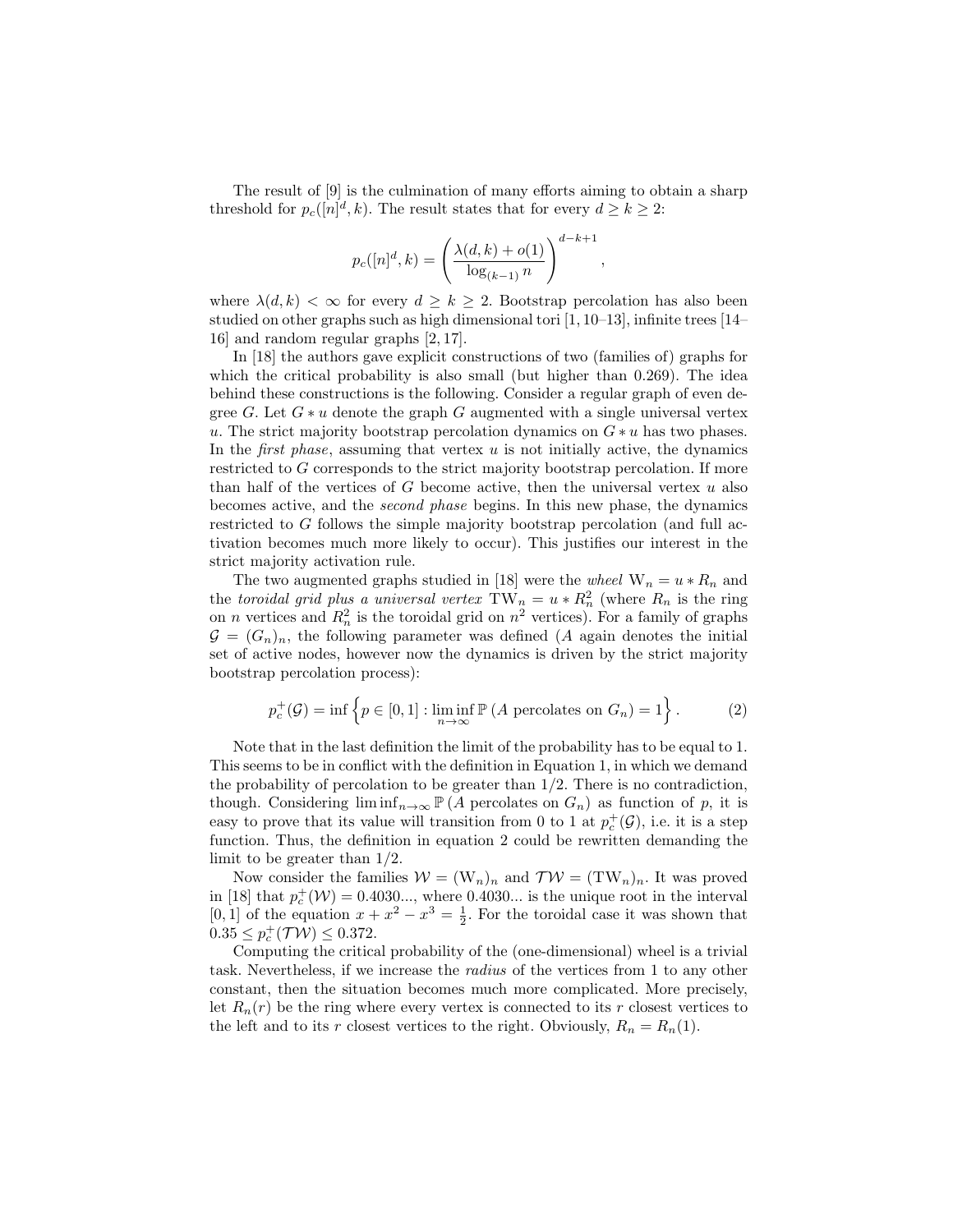Kiwi et al |19| studied the strict majority bootstrap percolation process in a generalization of the wheel that is called r-wheel  $W_n(r) = u * R_n(r)$ . A peculiarity of the model in this paper is that the initial state of the universal vertex is always set to 0. This is somewhat arbitrary, but simplifies the analysis and allows to find an upper bound for  $p_c^+(\mathcal{W}(r))$  when the universal vertex can be initialized randomly. The main result in [19] is that for the class of r-wheels  $W(r)$ ,

$$
\lim_{r \to \infty} p_c^+ (\mathcal{W}(r)) = 1/4.
$$

This is the smallest critical probability that has been proved for any class of graphs. We would like to point out that the deterministic counterpart of both the simple majority and the strict majority bootstrap percolation processes have been intensively studied. In fact, bounds have been derived for the minimum number of vertices one needs to activate in order to end up activating the whole graph. These sets of vertices are called irreversible dynamic monopolies or irreversible dynamos [20–29].

## 3 Experiments and results

The purpose of our experiments is to estimate  $p_c^+(\mathcal{G})$  for a given  $\mathcal{G}$ . Informally, we choose an *n* which is "large enough", create  $G \in \mathcal{G}$  of size *n*. We then activate vertices with probability  $p$  (forcing the universal vertex to 0, following [19]) and simulate the strict majority bootstrap percolation process on it until it reaches a fixed point. We then analyze the fixed point and determine whether the initial set percolates on G. We can repeat the experiment several times and compute the fraction of replicas that resulted in percolation on  $G$  (call it f). Since f is an estimation of the probability of the initial set percolating on  $G$ , we can try different values of p until  $f \approx 1/2$ . We will refer to this particular value of p as  $p_c$ . This will be our estimation of  $p_c^+(\mathcal{G})$ . The goal of our simulation is finding a a family of grpahs for which  $p_c^+(\mathcal{G}) < 1/4$ .

For our simulations we used an in-house program written in C. The total amount of CPU time needed to generate the results we are presenting was approximately 10 days.

### 3.1 Augmented Toroidal Grid

By analogy with the generalization of the wheel in [19], we define an augmented torus. Let  $R_n^2$  be as before and let  $R_n^2(r)$  be the graph so every node v is connected to all vertices whose Moore distance from  $v$  is less than or equal to  $r$ . Now TW<sub>n</sub> $(r) = u * R_n^2(r)$ . We finally define the class of r-tori  $\mathcal{TW}(r) = (\text{TW}_n(r))_n$ . Intuitively, they are tori of  $n \times n$  size, with vertices connected to all other vertices at distances no greater than r. Besides, there is the universal vertex connected to all other nodes in the grid.

For the experiments, we run our simulator for  $r = 1, 2, 3$ . For each value of  $r$  we tried different values of  $p$  and measured  $f$ . As it is well known, some percolation problems are hard to study using simulations, because the asymptotic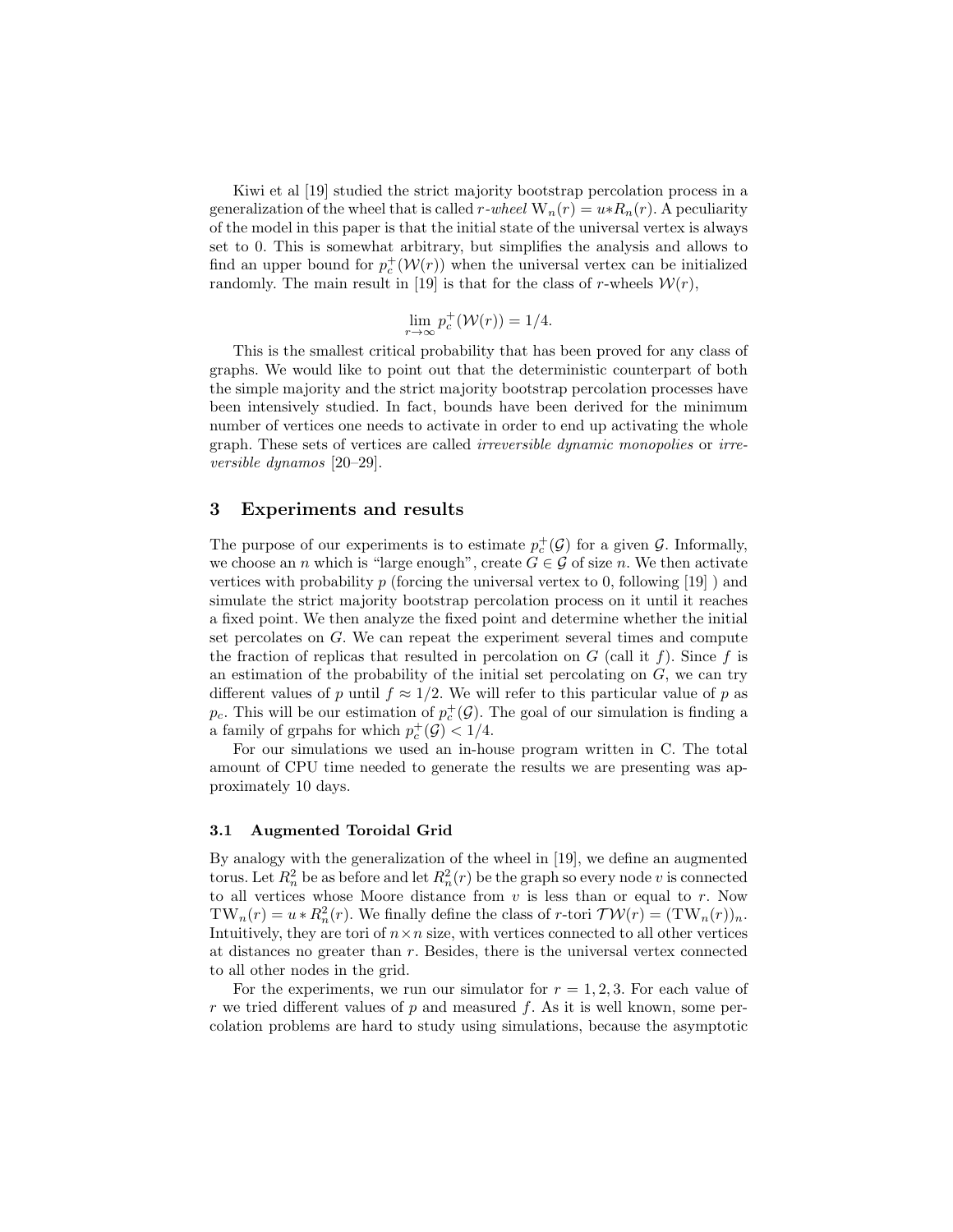behavior of the system as (say) n grows is not apparent until  $n$  is so large that simulation is not feasible. As a simple (heuristical) test, we run our simulations for  $n = 2000$  and  $n = 4000$ . By comparing the estimations of  $p_c$  we obtained from both variants we can have a rough idea of the reliability of our results.

Due to running time constraints we had to adjust the number of replicas we used to compute f. For  $r = 1$ ,  $n = 2000$  we run 100 replicas per value of p (that is, a single data point in Figure 1). For  $r = 1, n = 4000$  we used 20 replicas per point. For  $r = 2, n = 2000$  we computed 50 replicas per point and for  $r = 2, n = 4000$  we did 20 replicas per point. Similarly, for  $r = 3$  and  $n = 2000, 400$  we had 100 and 25 replicas per point respectively.

Figures 1, 2 and 3 describe the  $r = 1, 2$  and 3 cases respectively.



**Fig. 1.** f vs. p for TW<sub>n</sub>(1).  $n = 2000, 4000$ 

#### 3.2 Random regular graphs

Since they have been also heavily studied, we run experiments using random regular graphs. There is another powerful motivation though. Consider a 4 regular graph. It is easy to prove that if there is a cycle where all vertices belonging to it are passive, they will all remain passive under the dynamics imposed by the by the strict majority activation rule. Moreover, this condition characterizes precisely the set of vertices that never become active. Since random regular graphs have a "large" girth, in a probabilistic sense, the intuition is that with high probability, those cycles will have at least one active node unless, of course, p is very small. This intuition led us to hope for a very small  $p_c$ .

Given  $n$  and  $k$ , generating  $k$ -regular graphs with  $n$  vertices (with uniform probability) is a very challenging computational task. The intuitive and simple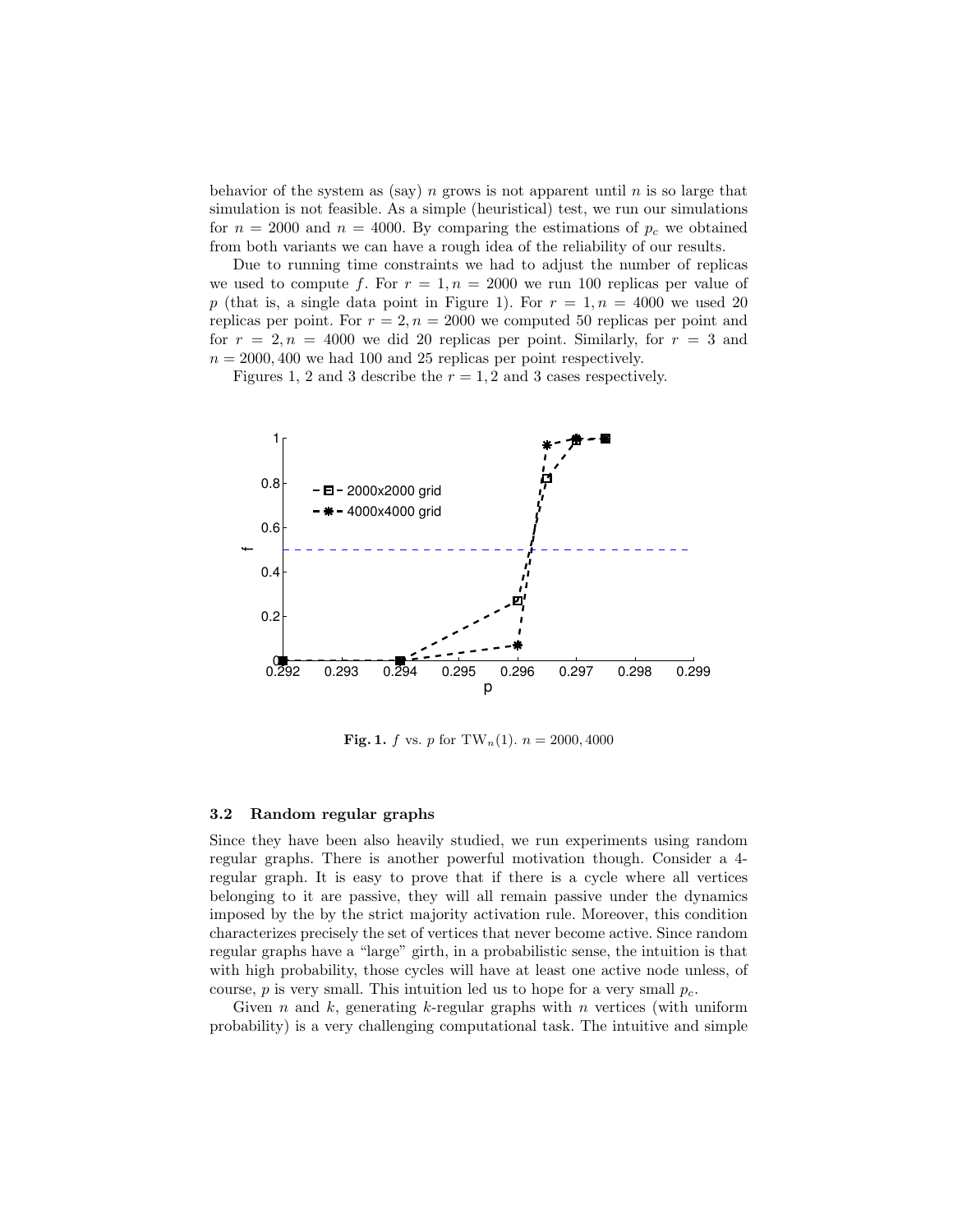

**Fig. 2.** f vs. p for TW<sub>n</sub>(2).  $n = 2000, 4000$ 



**Fig. 3.** f vs. p for TW<sub>n</sub>(3).  $n = 2000, 4000$ 

algorithms are slow while faster methods are very cumbersome to implement. For an introduction to the problem algorithms see [30]. To reduce development time we used some existing code written by Golan Pundak, uploaded to MATLAB central. This function generates a  $k$  regular random graph with  $n$  vertices using the pairing model, also described in [30]. The graphs generated by this code were fed into our simulator.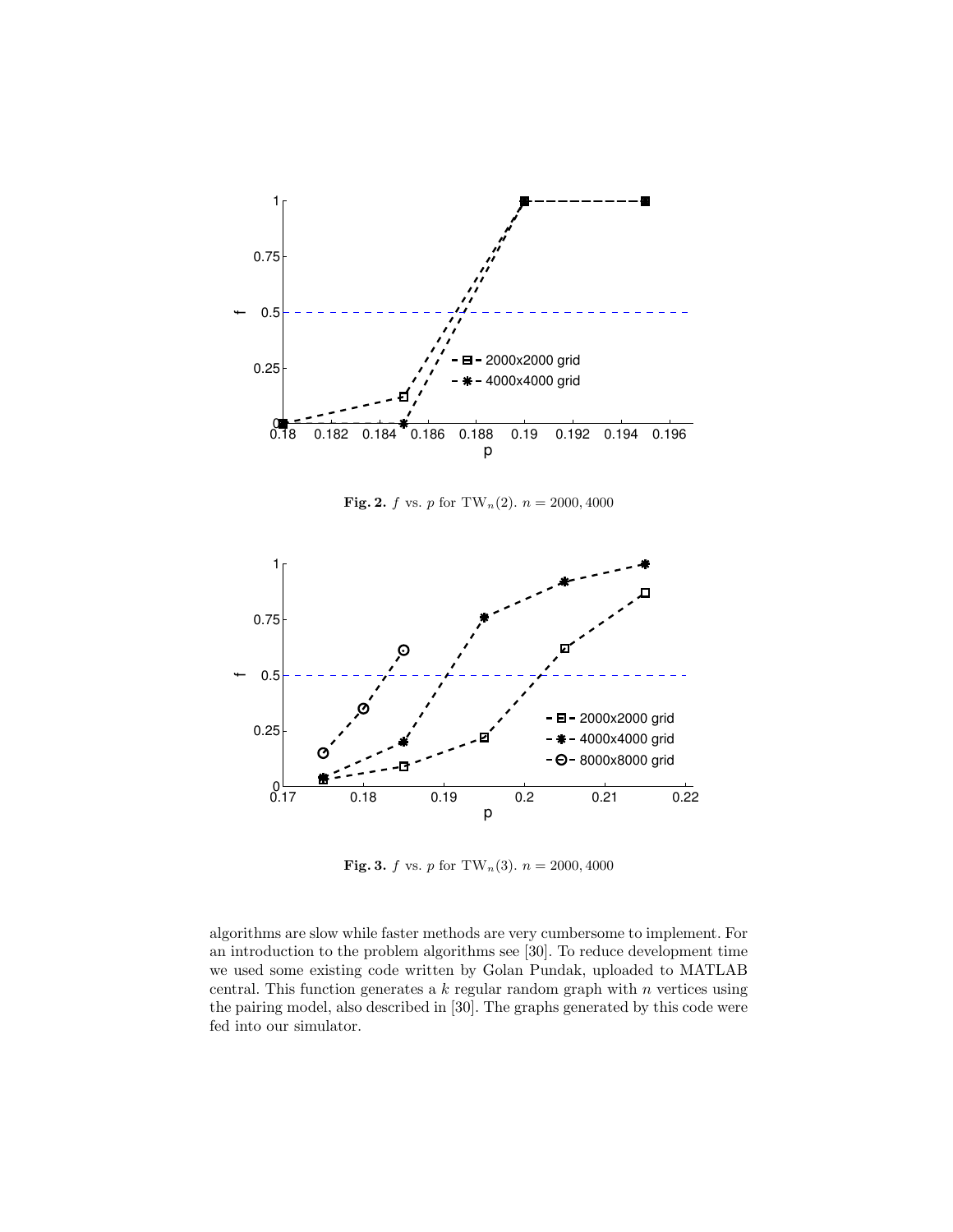The running times for generating each graph were long. The extreme case was  $k = 50$ ,  $n = 100000$ : it takes 2 days of CPU time to create a single graph. Therefore we adopted the following strategy: for  $n = 100000$ , for  $k = 4, 8, 16, 50$ , we generated a single graph. That is, we generated four graphs in total. For each one of these graphs we estimated the value of  $p_c$  and the results are displayed in Figure 4. As a matter of fact we obtained the analogous results for  $n = 2000$ and  $n = 10000$ . The values we computed for  $p_c$  changed very little with n. The differences where in the third or fourth significative digits. Therefore the resulting plots would have been almost the same as Figure 4 and hence we omitted them.



Fig. 4.  $p_c$  vs d for d-regular random graphs with  $n = 100000$ .

#### 3.3 Analysis of the simulations

Our experiments for  $\mathcal{TW}(r)$  show a  $p_c \approx 0.2963$  for  $r = 1$ , and  $p_c \approx 0.187$ for  $r = 2$ . Since the estimations were very similar regardless of the values of  $n$ , our heuristic suggests  $n$  was large enough for the simulations to capture the asymptotic behavior. Therefore  $p_c$  should be a reasonable approximation to  $p_c^+$ . When  $r = 3$  there is a bigger discrepancy between the  $n = 2000$  and  $n = 4000$ runs than before. For the former,  $p_c \approx 0.19$ . For the latter,  $p_c \approx 0.20$ . We suspect  $p_c < 0.185$  if n is large enough. This is based on some preliminary simulation results, but considering it would require weeks of CPU time (with the current software) to explore the  $r = 3, n = 8000$  case we do not expect the approach based on direct simulations to scale up much more.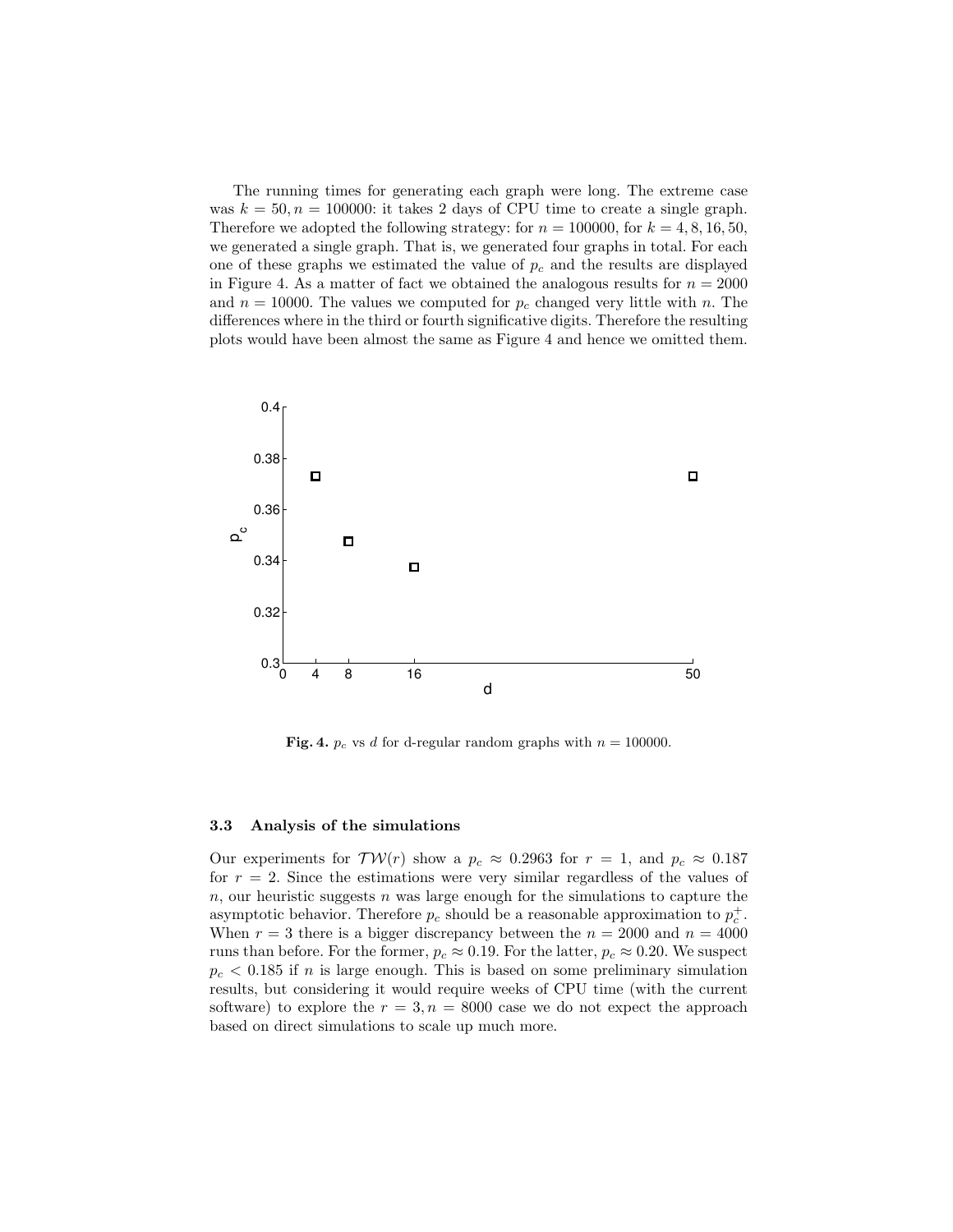Nonetheless, obtaining estimations below 0.19 is encouraging as they suggest  $\mathcal{G} = (\text{TW}_n(2))_n$  is a good candidate for having the new lowest known  $p_c^+(\mathcal{G})$ . Further, the successive values for  $p_c$  we obtained when increasing r were 0.2963, 0.187 and 0.185. Although the last one is still dubious, this points to a decreasing monotonicity of  $p_c^+(\mathcal{TW}(r))$  w.r.t. r. Based on these simulations and previous results in [19], we expect it to be the case.

For the random d-regular graphs (see Figure 4), we note three features in the results. The first one is that the estimations for  $p_c$  are larger than what we obtained for the augmented tori or has been proved for wheels. This is surprising since our heuristic argument suggested the opposite had to happen. Another feature is the similarity of  $p_c$  values for different d's. Besides, there is the lack of monotonicity in  $p_c$  w.r.t. d. We are unable at this time to explain these phenomena. Finally, we see how our addition of the universal vertex can dramatically affect the value of the critical probability. For our model, when  $d = 4$ , we obtain  $p_c \approx 0.37$ . This contrasts with the case without the universal vertex, were  $p_c^+(\mathcal{G}) = 0.667$ , as proved by Ballogh and Pittel in [2].

# 4 Conclusion and open problems

We performed numerical experiments simulating the strict majority bootstrap percolation process on two families of graphs. The objective is to advance toward the resolution of this problem: Is there a class  $\mathcal{G} = (G_n)_n$  of graphs such that the critical probability  $p_c^+(\mathcal{G})$  is 0, and if not, what is the smallest achievable critical probability?

Our experiments strongly suggest that determining  $p_c^+(\text{TW}_n(2))_n$  will yield a lower value than the lowest known today  $p_c^+(\mathcal{TW}(r)) = 1/4$ . Further, the question of whether or not  $p_c^+(\text{TW}_n(r))_n$  is monotonically decreasing w.r.t. r is open, although we conjecture it is the case. From the above, it would be interesting to calculate the limit (as  $r \to \infty$ ) of  $p_c^+(\text{TW}_n(r))_n$ , or at least to determine if it is zero or not. The same questions can be generalized to higher dimensional augmented tori.

Finally, in spite of the k-random regular graphs failing dramatically at yielding a small value for  $p_c$ , it would be interesting to know why the intuition was invalid, why the value of  $p_c$  almost did not change for different values of k and determine whether  $p_c^+(\mathcal{G})$  is not monotonic.

## References

- 1. J. Balogh, B. Bollob´as and R. Morris. Majority bootstrap percolation on the hypercube. Combinatorics, Probability and Computing 18 (2009), 17–51.
- 2. J. Balogh and B. Pittel. Bootstrap percolation on the random regular graph. Random Structures and Algorithms 30(1-2), 257–286, 2007.
- 3. J. Chalupa, P. L. Leath and G. R. Reich. Bootstrap percolation on a Bethe lattice. J. Phys. C: Solid State Phys. 12 (1979) L31-L35.
- 4. A. Aizenman and J. Lebowitz, J. Metastability effects in bootstrap percolation. J. Phys. A: Math. Gen., 21, 3801-3813, 1988.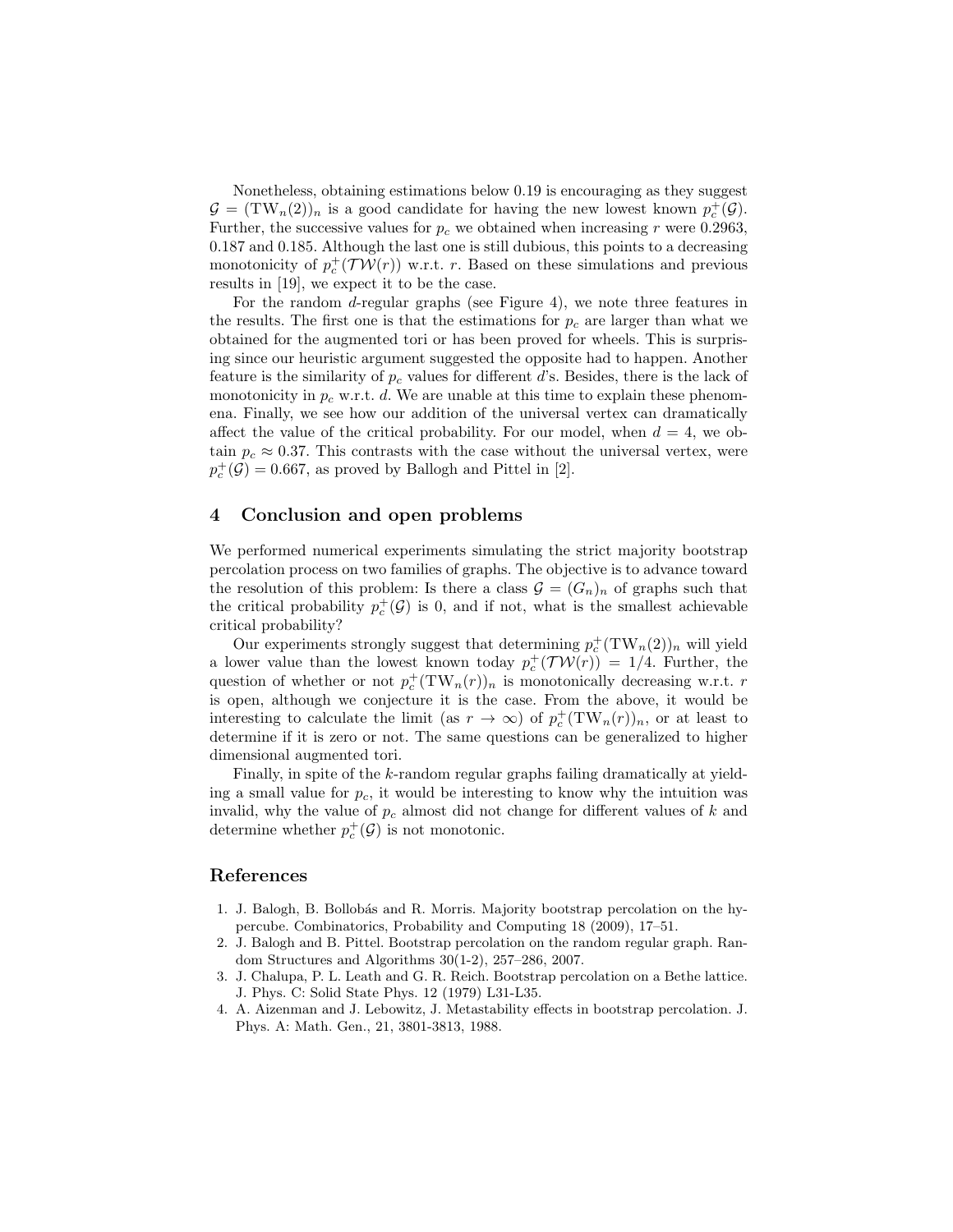- 5. J. Balogh, B. Bollob´as and R. Morris. Bootstrap percolation in three dimensions. Annals of Probability 37 (4) (2009), 1329–1380.
- 6. R. Cerf and F. Manzo. The threshold regime of finite volume bootstrap percolation. Stochastic Processes and their Applications, 101 (2002), 69-82.
- 7. A. Holroyd. Sharp metastability threshold for two-dimensional bootstrap percolation. Probability Theory and Related Fields 125 (2), 195-224, 2003.
- 8. D.P. Dubhashi and A. Panconesi. Concentration of measure for the analysis of randomized algorithms. Cambridge University Press, 2009.
- 9. J. Balogh, B. Bollob´as, H. Duminil-Copin and R. Morris. The sharp threshold for bootstrap percolation in all dimensions. Transactions of the American Mathematical Society 364 (2012), 2667–2701.
- 10. J. Balogh and B. Bollob´as. Bootstrap percolation on the hypercube. Prob. Theory Rel. Fields, 134 (2006), 624–648.
- 11. J. Balogh, B. Bollob´as and R. Morris. Bootstrap percolation in high dimensions. Combinatorics, Probability and Computing 19 (5-6) (2010), 643–692.
- 12. R. van der Hofstad and G. Slade. Asymptotic expansions in  $n^{-1}$  for percolation critical values on the *n*-Cube and  $\mathbb{Z}^n$ . Random Structures and Algorithms 27 (3) (2005), 331-357.
- 13. R. van der Hofstad and G. Slade. Expansion in  $n^{-1}$  for percolation critical values on the *n*-cube and  $\mathbb{Z}^n$ : the first three terms. Combinatorics, Probability and Computing 15 (5) (2006), 695–713.
- 14. J. Balogh, Y. Peres and G. Pete. Bootstrap percolation on infinite trees and nonamenable groups. Combinatorics, Probability and Computing 15 (2006), 715–730.
- 15. M. Biskup and R.H. Schonmann. Metastable behavior for bootstrap percolation on regular trees. J. Statist. Phys. 136 (2009), 667–676.
- 16. L.R. Fontes and R.H. Schonmann. Bootstrap percolation on homogeneous trees has 2 phase transitions. J. Stat. Phys., 132 (2008), 839-861.
- 17. S. Janson. On percolation in random graphs with given vertex degrees. Electron. J. Probability, 14 (2009), 86-118.
- 18. I. Rapaport, K. Suchan, I. Todinca and J. Verstraete. On dissemination thresholds in regular and irregular graph classes. Algorithmica (2011) 59: 16–34.
- 19. M. Kiwi, P. Moisset de Espanés, I. Rapaport, S. Rica and G. Theyssier. Strict Majority Bootstrap Percolation in the r-wheel. Information Processing Letters. Year 2014, p. 277–281.
- 20. S. S. Adams, P. Bootha, D. S. Troxell and S. L. Zinnen. Modeling the spread of fault in majority-based network systems: Dynamic monopolies in triangular grids. Discrete Applied Mathematics 160 (1011), 2012, 1624–1633.
- 21. S. S. Adams, D. S. Troxell and S. L. Zinnen. Dynamic monopolies and feedback vertex sets in hexagonal grids. Computers and Mathematics with Application 62 (11), 2011, 4049–4057.
- 22. E. Berger. Dynamic monopolies of constant size. Journal of Combinatorial Theory, Series B, 88 (2), 2001, 191–200.
- 23. P. A. Dreyer and F. S. Roberts. Irreversible k-threshold processes: Graphtheoretical threshold models of the spread of disease and of opinion. Discrete Applied Mathematics 157 (7), 2009, 1615–1627.
- 24. P. Flocchini, F. Geurts and N. Santoro Optimal irreversible dynamos in chordal rings. Discrete Applied Mathematics 113 (1) (2001), 23–42.
- 25. Flocchini, R. Kralovic, A. Roncato, P. Ruzicka, N. Santoro On time versus size for monotone dynamic monopolies in regular topologies. Journal of Discrete Algorithms 1 (2) (2003). 129–150.